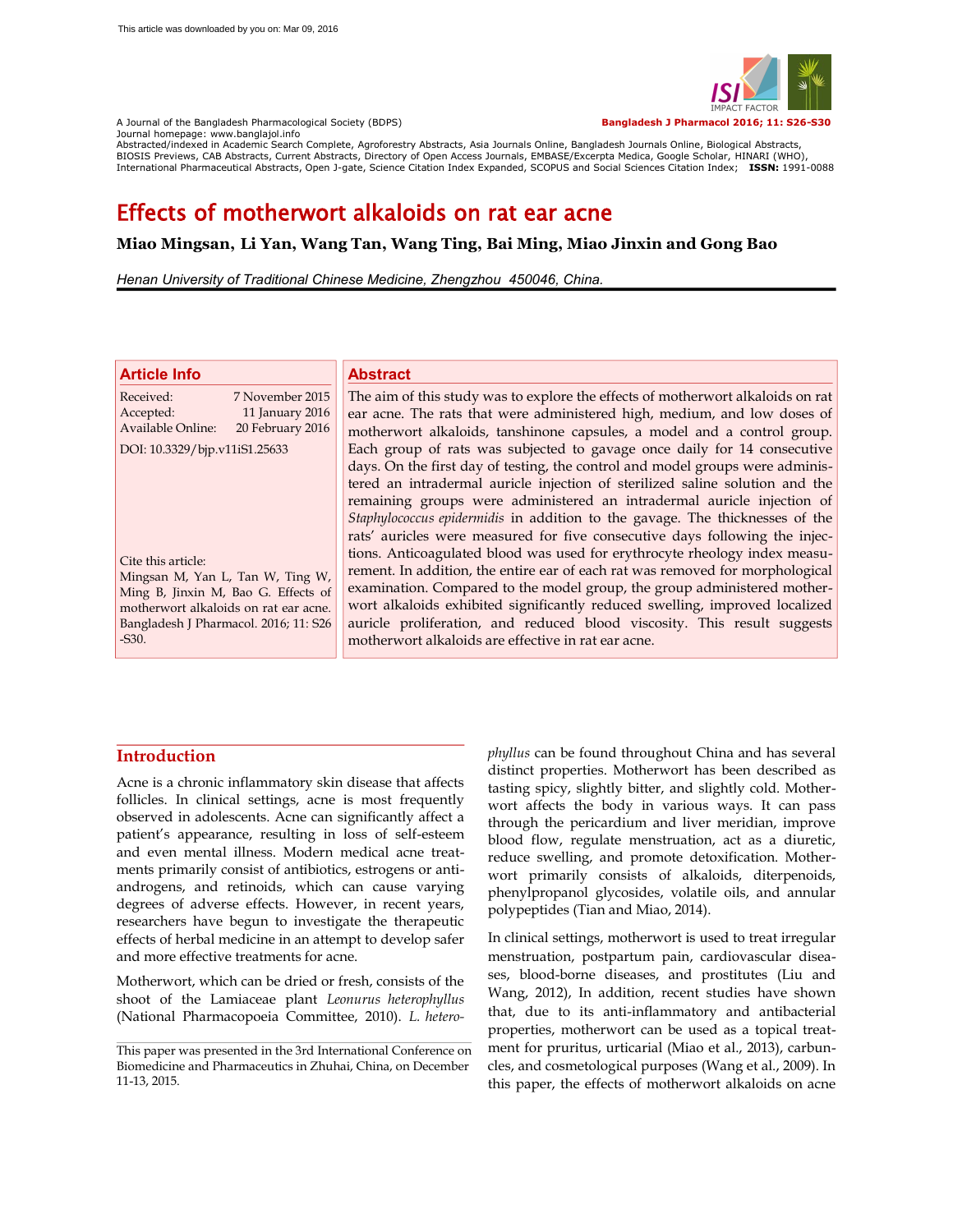induced by *Staphylococcus epidermidis* in rats were investigated using a rat ear acne model.

#### **Materials and Methods**

#### *Animals*

Wistar male rats weighing 180-200 g were supplied by the Experimental Animal Center of Hebei Province (Animal permit No.: 812074). Laboratory Certificate of Conformity was SYXK (Henan) 2010-001.

#### *Experimental reagents and drugs*

The TALH was provided by the chemical room. Content was 52%; danshentong capsule (Hebei Xinglong Force Pharmaceutical Co., Ltd. Batch No. 20090819). *S. epidermidis* strain No. 12228 was provided by Zhengzhou University Microbiology Laboratory, experimental passages before backup. IL-6 radiation immunoassay kit, Beijing's ear cause Biological Technology Co., Ltd., Batch No. 20091226.

#### *Experimental instrument*

Instrument were Bio-optical microscope (Chongqing Optical Instrument Factory, model XSZ-H); Electronic balance (Mettler Toledo Instruments Co. Ltd., model AL204); Automatic blood rheology detector (Chongqing Meiko Instrument Co., Ltd, model XLB201).

#### *Experimental methods*

Sixty healthy rats with weights ranging from 180-200 g were randomly divided into six groups by weight. The six groups consisted of three group of rats that were administered high, medium, and low doses (200, 100 and 50 mg/kg, respectively) of motherwort alkaloids; one group of rats administered Tanshinone capsules (360 mg/kg); a model group; and a control group (Miao et al., 2014). All of the groups were administered their corresponding medications via gavage. The model and control groups received gavage as well as the same volume of distilled water. The rats were subjected to gavage once daily for 14 consecutive days (Liu and Wang, 2010). On the first day of administration, the control and model groups were administered a 50-µL intradermal auricle injection of sterilized saline solution and the remaining groups were administered a 50-µL intradermal auricle injection of a solution containing *S. epidermidis* (Liu et al., 2014). The thicknesses of the rats' auricles were measured with a micrometer every 24 hours for five consecutive days following the injections. The auricle swelling rate was defined as:

Thickness of the auricle after the injection - the thickness of the auricle before the injection) / thickness of the auricle before the injection × 100%

One hour after the last gavage, 3 mL of anticoagulated blood was collected from an eye of each rat for erythrocyte rheology index measurements. In addition, the entire ear of each rat was removed, fixed with 10% formalin, embedded with paraffin, sectioned, and stained with HE for observation under a light microscope.

#### *Statistical analysis*

With regard to data analysis, SPSS 13.0 statistical package was applied for statistical treatment of data information, while as to measuring data, mean value ± standard deviation was applied.

#### **Results**

#### *Impact on auricle swelling rate of rats acne model*

Table I shows the comparison of the blank group with the model group. Rats auricle swelling rate in the day 2- 5 was significant difference (p<0.01). Injection of *S. epidermidis* acne model was successfully and longer duration. Compared with model group, in the day 2-5, the high and medium dose of TALH group and Danshentong group could significantly inhibited the

| <b>Table I</b>                                                              |    |                           |                             |                        |                              |                              |
|-----------------------------------------------------------------------------|----|---------------------------|-----------------------------|------------------------|------------------------------|------------------------------|
| TALH affect acne Staphylococcus epidermidis-induced ear edema model in rats |    |                           |                             |                        |                              |                              |
| Group                                                                       | n  | Auricle swelling rate (%) |                             |                        |                              |                              |
|                                                                             |    | Day 1                     | Day 2                       | Day 3                  | Day 4                        | Day 5                        |
| Blank group                                                                 | 10 | $93.8 \pm 19.3$           | $70.2 \pm 8.6$              | $41.6 \pm 16.6$        | $20.1 \pm 9.0$               | $7.8 \pm 4.4$                |
| Model group                                                                 | 10 | $99.1 \pm 20.7$           | $95.5 \pm 14.5$             | $85.2 \pm 11.8$        | $76.4 \pm 14.2$              | $77.2 \pm 10.9$              |
| Danshentong group                                                           | 10 | $98.7 \pm 16.4$           | $78.8 \pm 9.5^{\circ}$      | $65.6 \pm 8.3b$        | $31.2 \pm 12.5^{\circ}$      | $6.5 \pm 5.3$                |
| High dose of TALH group                                                     | 10 | $92.4 \pm 14.9$           | $76.4 \pm 1.1$ <sup>b</sup> | $61.3 \pm 7.6$         | $35.2 \pm 7.5$ <sup>b</sup>  | $7.5 \pm 7.6$ <sup>b</sup>   |
| Medium dose of TALH group                                                   | 10 | $94.9 \pm 11.6$           | $78.0 \pm 11.2$             | $65.6 \pm 8.6^{\circ}$ | $43.4 \pm 11.1$ <sup>b</sup> | $20.0 \pm 7.9$ <sup>b</sup>  |
| Low dose of TALH group                                                      | 10 | $96.1 \pm 12.3$           | $80.9 \pm 5.9$ <sup>a</sup> | $65.8 \pm 13.7$        | $44.1 \pm 14.7$              | $22.2 \pm 12.3$ <sup>b</sup> |

Data are mean ± SD; n=10; Compared with the model group, <sup>a</sup>p<0.05; <sup>b</sup>p<0.01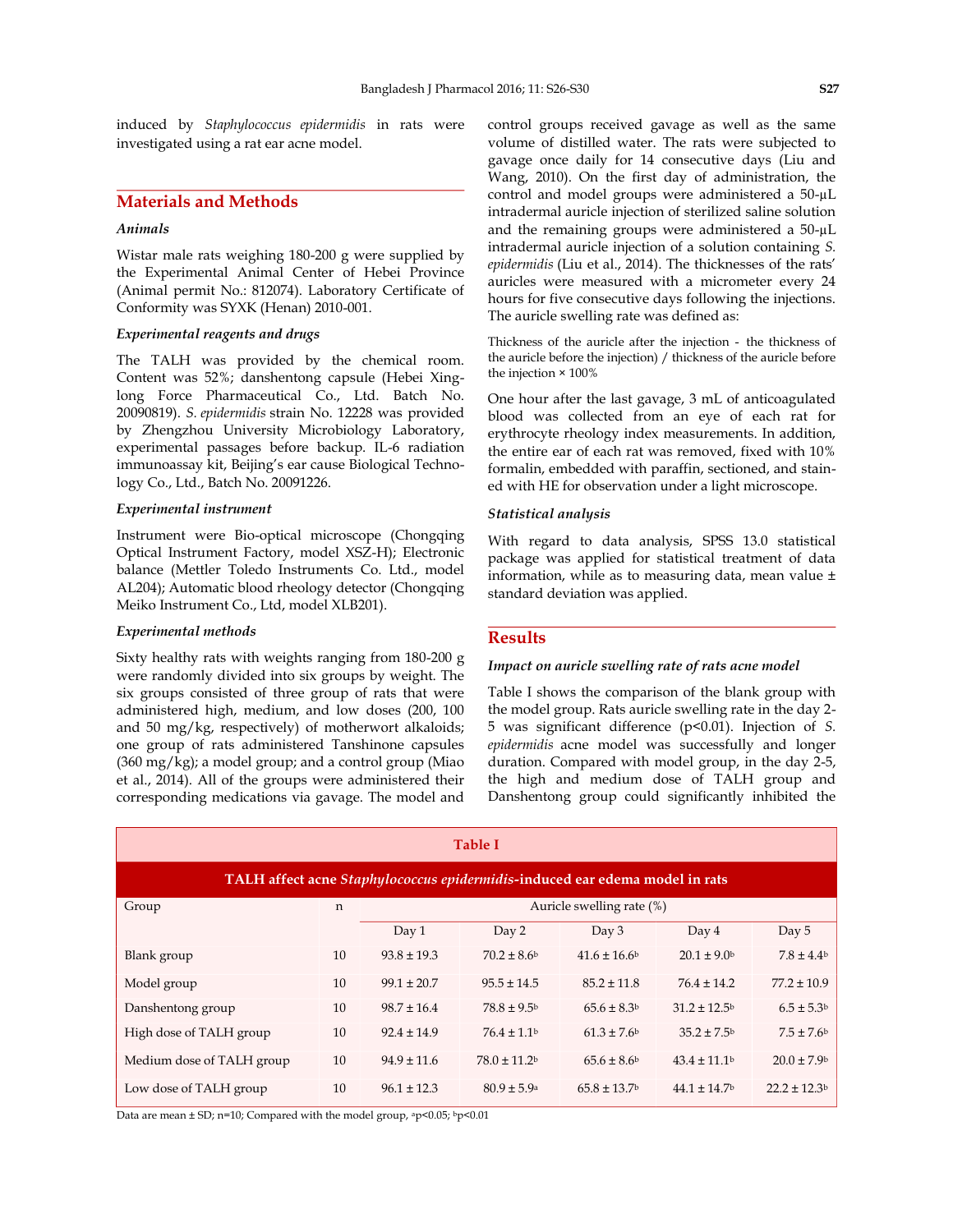acne model rats auricle swelling degree (p<0.01). In second day, the low dose of TALH group obviously inhibited the acne model rats auricle swelling degree (p<0.05). In third, fourth, fifth day, the low dose of TALH group obviously inhibited acne model rats auricle swelling degree (p<0.05).

#### *Impact on acne model rats auricle organization form*

Blank group rats auricle local skin squamous epithelium, hair follicles, sebaceous glands and subcutaneous tissue were normal (Figure 1A). Model group rats auricle partial skin squamous epithelial hyperplasia of obvious thickening, subcutaneous tissue appeared a lot of inflammatory cells invasion (Figure 1B). Danshentong group rats auricle partial skin squamous epithelial cells did not show proliferous thickening, subcutaneous tissue with a small amount of inflammatory cells invasion (Figure 1C). High dose of TALH group rats auricle partial skin squamous epithelial cells did not show proliferous thickening. Thickening of the subcutaneous tissue and inflammatory cells decreased significantly (Figure 1D). Medium dose of TALH group rats auricle partial skin squamous epithelial cells did not show proliferous thickening. Thickening of the subcutaneous tissue and inflammatory cells were reduced (Figure 1E). Low dose of TALH group rats auricle partial thickened skin squamous cell hyperplasia, thickening of the subcutaneous tissue and reduction of inflammatory cells (Figure 1F).

Table II shows the analysis by Ridit test, compared with the control group. In the model group, local skin acne showed significant pathological lesions (p<0.01), described as the successful model. Compared with the model



Figure 1: Motherwort total base of acne model rats auricle histologic changes of the organization HE ×100)

Note: A. Blank group; B. Model group; C. Danshentong group; D. High dose of TALH group; E. Medium dose of TALH group; F Low dose of TALH group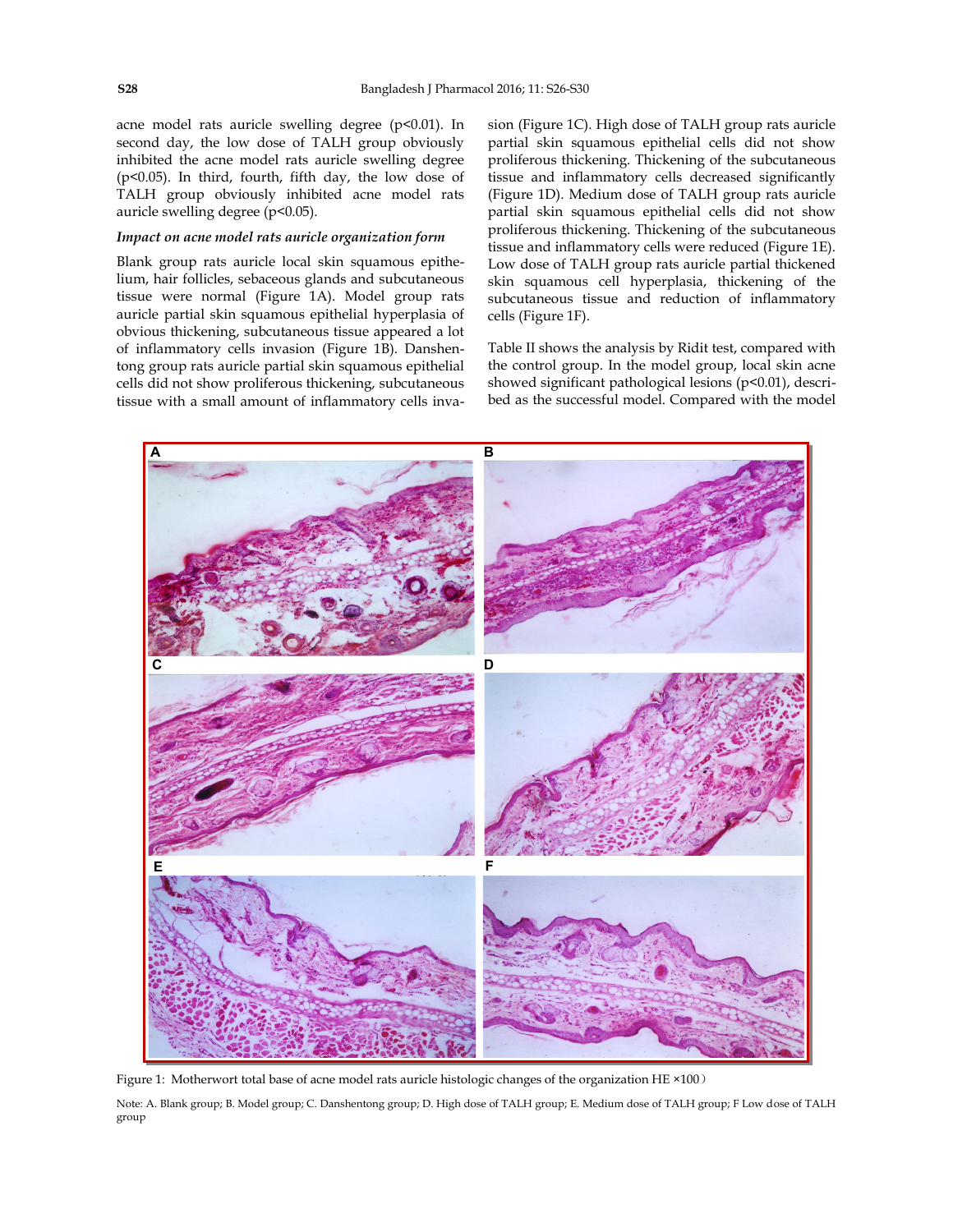| <b>Table II</b>                                                                      |    |              |                |                |               |        |
|--------------------------------------------------------------------------------------|----|--------------|----------------|----------------|---------------|--------|
| Effect of TALH on S. epidermidis-induced rat model of auricular tissue forms of acne |    |              |                |                |               |        |
| Group                                                                                | n  |              | $^{+}$         | $++$           | $+++$         | р      |
| Blank group                                                                          | 10 | 10           | $\theta$       | $\Omega$       | $\theta$      | < 0.01 |
| Model group                                                                          | 10 | $\Omega$     | $\overline{2}$ | 3              | 5             | < 0.01 |
| Danshentong group                                                                    | 10 | 1            | 8              | $\mathbf{1}$   | $\Omega$      | < 0.01 |
| High dose of TALH group                                                              | 10 | $\mathbf{1}$ | 7              | $\mathcal{P}$  | $\Omega$      | < 0.01 |
| Medium dose of TALH group                                                            | 10 | $\Omega$     | 5              | $\overline{4}$ | $\mathbf{1}$  | < 0.01 |
| Low dose of TALH group                                                               | 10 | $\Omega$     | 3              | 5              | $\mathcal{P}$ |        |

Note: "-": auricle squamous epithelial skin, hair follicles, sebaceous glands and subcutaneous tissue were normal; "+": pinna skin squamous epithelial cells mild hyperplasia, thickening of a small amount of subcutaneous tissue inflammatory cells invasion; "++": pinna thickened skin squamous cell hyperplasia, thickening of the subcutaneous tissue and inflammatory cells invasion; "+++": pinna skin squamous epithelial hyperplasia of obvious thickening, subcutaneous tissue appeared a lot of inflammatory cells invasion

group, high, medium and low dose of TALH group and danshentong group could significantly improve the pathological changes in rats acne topical skin (p<0.01).

#### *Effect of hemorheology on rat acne model*

From the Table III, we can see that compared with the blank group, blood viscosity in model group was significantly increased (p<0.01), indicating a successful model. Compared with the model group, high dose of TALH group, medium dose of TALH group and danshentong group the blood viscosity values were significantly lower (p<0.01). In low dose of TALH group, the blood viscosity value of the total base group was significantly decreased (p<0.05).

## **Discussion**

The results of the experiment indicated that motherwort alkaloids could be used to significantly improve the symptoms of rat acne. However, the administration of the tanshinone capsules did not result in any significant changes in acne. The results also indicated

that motherwort alkaloids could inhibit the auricle swelling rate, alleviate ear hyperplasia, and significantly reduce the blood viscosity. Furthermore, the effects of the motherwort alkaloids were positively correlated with the dosage, indicating that the motherwort alkaloids therapeutically affected the rat ear acne induced by *S. epidermidis*. Thus, the results of this study, which suggested that motherwort could be used to clinically treat acne, could be used as a foundation for further studies concerning the therapeutic effects of motherwort on acne.

Acne primarily results from the excessive secretion of sebaceous glands. This excessive secretion of sebum and keratosis as well as the invasion of pathogens, particularly *S. epidermidis*, *S. aureus*, and *S. albus*, block the lumens of hair follicles. Thus, an ideal acne treatment would inhibit the growth of pathogenic bacteria and sebaceous glands, reduce sebum secretion, and alleviate inflammation (Xu et al., 2009). Previous studies have shown that motherwort alkaloids have anti-inflammatory effects that could effectively treat acne (Miao et al., 2013).

| <b>Table III</b>                               |                  |                                                   |                                                     |                                                  |  |  |
|------------------------------------------------|------------------|---------------------------------------------------|-----------------------------------------------------|--------------------------------------------------|--|--|
| Effect of TALH on hemorheology in rats of acne |                  |                                                   |                                                     |                                                  |  |  |
| Group                                          | Dose<br>(g/kg/d) | High shear viscosity of<br>whole blood<br>(mPa.s) | Medium shear viscosity<br>of whole blood<br>(mPa.s) | Low shear viscosity of<br>whole blood<br>(mPa.s) |  |  |
| Blank group                                    |                  | $6.9 \pm 0.3^b$                                   | $6.4 \pm 0.4^{\rm b}$                               | $12.7 \pm 0.5^{\circ}$                           |  |  |
| Model group                                    |                  | $9.2 \pm 0.6$                                     | $10.0 \pm 0.7$                                      | $19.0 \pm 0.7$                                   |  |  |
| Danshentong group                              | 0.36             | $6.0 \pm 0.5^{\rm b}$                             | $6.0 \pm 0.8$                                       | $14.1 \pm 0.8$ <sup>b</sup>                      |  |  |
| High dose of TALH group                        | 0.2              | $5.5 \pm 0.5^{\circ}$                             | $.0 \pm 0.5^{\circ}$                                | $12.1 \pm 0.7$                                   |  |  |
| Medium dose of TALH group                      | 0.1              | $5.6 \pm 0.6$                                     | $6.4 \pm 0.7$                                       | $12.5 \pm 1.0$                                   |  |  |
| Low dose of TALH group                         | 0.05             | $6.0 \pm 0.6$                                     | $7.1 \pm 0.6^{\circ}$                               | $13.0 \pm 0.8a$                                  |  |  |

Data are mean  $\pm$  SD; n=10; Compared with the model group, ap<0.05, bp<0.01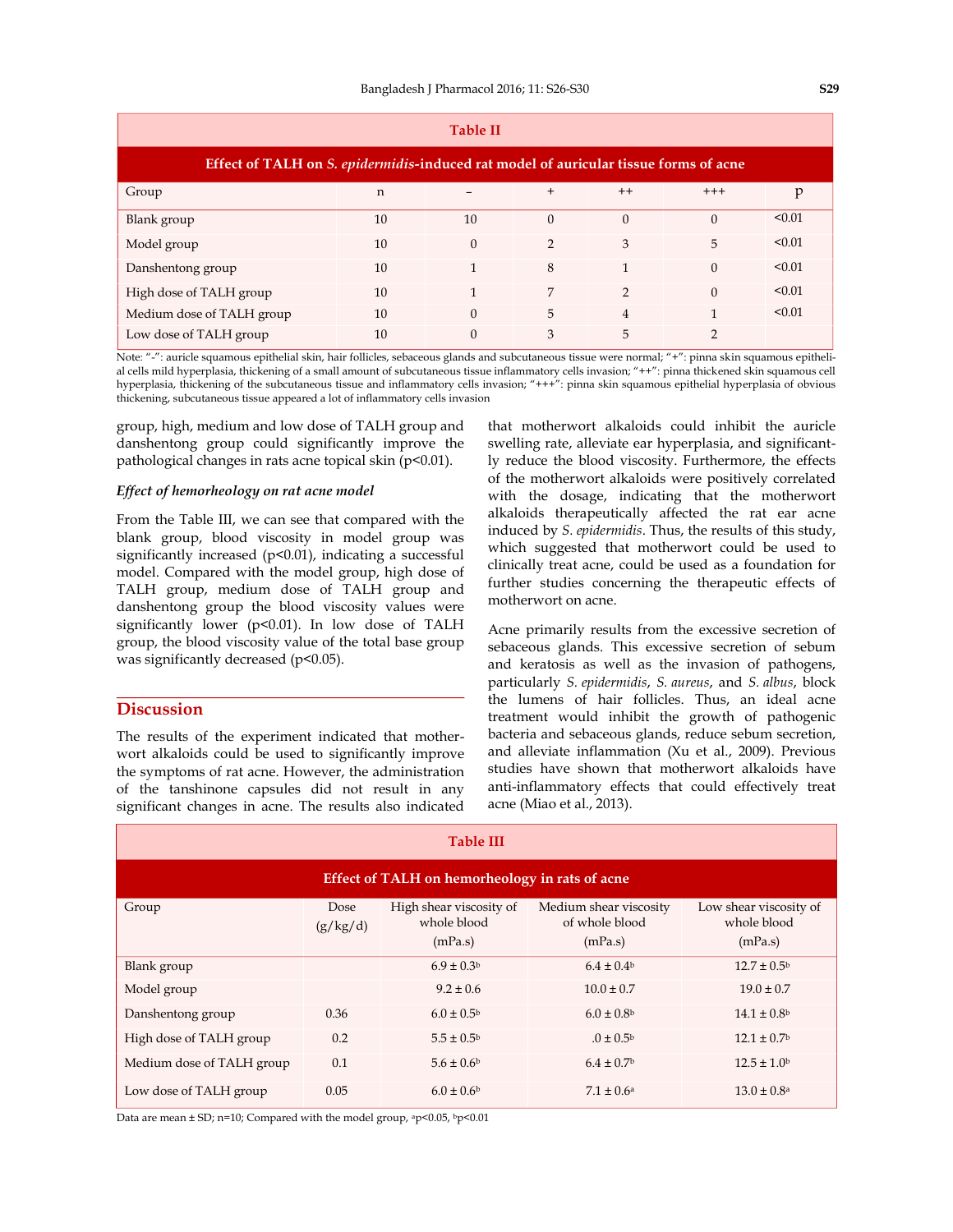In the experiment, rat auricles, which contain numerous sebaceous glands, were infected with intradermal injections of a solution containing *S. epidermidis* in order to expand their follicular cavities and induce micro acne. Since the excessive secretion of sebaceous glands contributes significantly to acne formation and the main characteristic of acne is the expansion of follicles, the developed model was consistent with the clinical symptoms of acne. In addition, the experimental method used in this study could be easily replicated.

The primary indicators of acne observed in this study included auricle swelling, local histopathological changes, and hemorheology. The auricle swelling rate was one of the most objective indicators of the degree of acne. In addition, the auricle morphology was the primary indicator of proliferation and infection. Whole blood viscosity, an essential parameter of hemorheological studies, can be used as an indicator of thick, sticky, agglomerate, or condensed blood. The shear rate of blood affects its viscosity. Thus, reductions in whole blood viscosity resulting from changes in the shear rate can be used to evaluate erythrocyte rheology. Reductions in blood viscosity at high shear rates can be evaluated using the erythrocyte rigidity index. High erythrocyte rigidity index values are associated with greater degrees of erythrocyte deformability and, thereby, harder erythrocytes. Reductions in blood viscosity at intermediate shear rate values are associated with significant erythrocyte deformation but no obvious aggregation. Reductions in blood viscosity at low shear rate values can be evaluated using the erythrocyte aggregation index. High erythrocyte aggregation index values are associated with higher degrees of aggregation.

Therefore, by calculating reductions in blood viscosity at high, intermediate, and low shear rates, the extent of erythrocyte deformation and aggregation, which is closely related to the occurrence of acne, can be analyzed.

#### **Acknowledgement**

The research work is supported by the National Natural Science Foundation of China (Grant No. 81173474) and the Collaborative Innovation Center for the Creation of New Traditional Chinese Medicine and Genuine Regional Drug Deep Processing in Henan University of Traditional Chinese Medicine [2012] 188-2.

#### **References**

- Liu SB, Tian GG. Research on extraction and biological activity of *Leonurus heterophyllus* alkaloid in progress. Neijiang Sci Technol. 2012; 1: 36.
- Liu WB, Liang Q, Wang H. A acne composite animal model. J Guangdong College Pharm. 2014; 2: 198-201.
- Liu WB, Wang H. Review on statue quo of acne vulgaris models. J Guangdong Pharmaceut College. 2010; 2: 209-14.
- Miao MS, Cheng BL, Jiang N. Qumai Total flavonovids induced diabetic mice of streptozotocin. Mechatronics and Mechanical Engineering, Applied Mechanics and Materiais. 2014; 1: 397.
- Miao MS, Wang Q, Cheng BL. Effect of total alkali in *Leonuri herba* in rabbit ear acne model, WIT Transac Biomed Health. 2013; 1: 185-91.
- Miao MS, Zhang XX, Wu W. Effect of *Herba leonuri* on pruritus and eczema animal model. Traditional Chinese Med New Drug Clin Pharmacol. 2013; 6: 540-43.
- National Pharmacopoeia Committee. The Chinese Pharmacopoeia first. Beijing, China Medical Science and Technology Press, 2010, pp 1024-26, 272-73.
- Tian S, Miao MS. Analysis of the modern study of common Motherwort herb. China J Chinese Med. 2014; 1: 64-67.
- Wang LJ, Zhang L, Wang Y. Motherwort analgesic anti-inflammatory effects in experimental study. When Jane Natl Phys Nat Med. 2009; 3: 645-46.
- Xu C, Tian J, Yang L. Boil drinking elimination of acne model rats anti-inflammatory experiments. J Jilin Traditional Chinese Med. 2009; 4: 340-41.

#### **Author Info**

Miao Mingsan (Principal contact) Email: miaomingsan@163.com